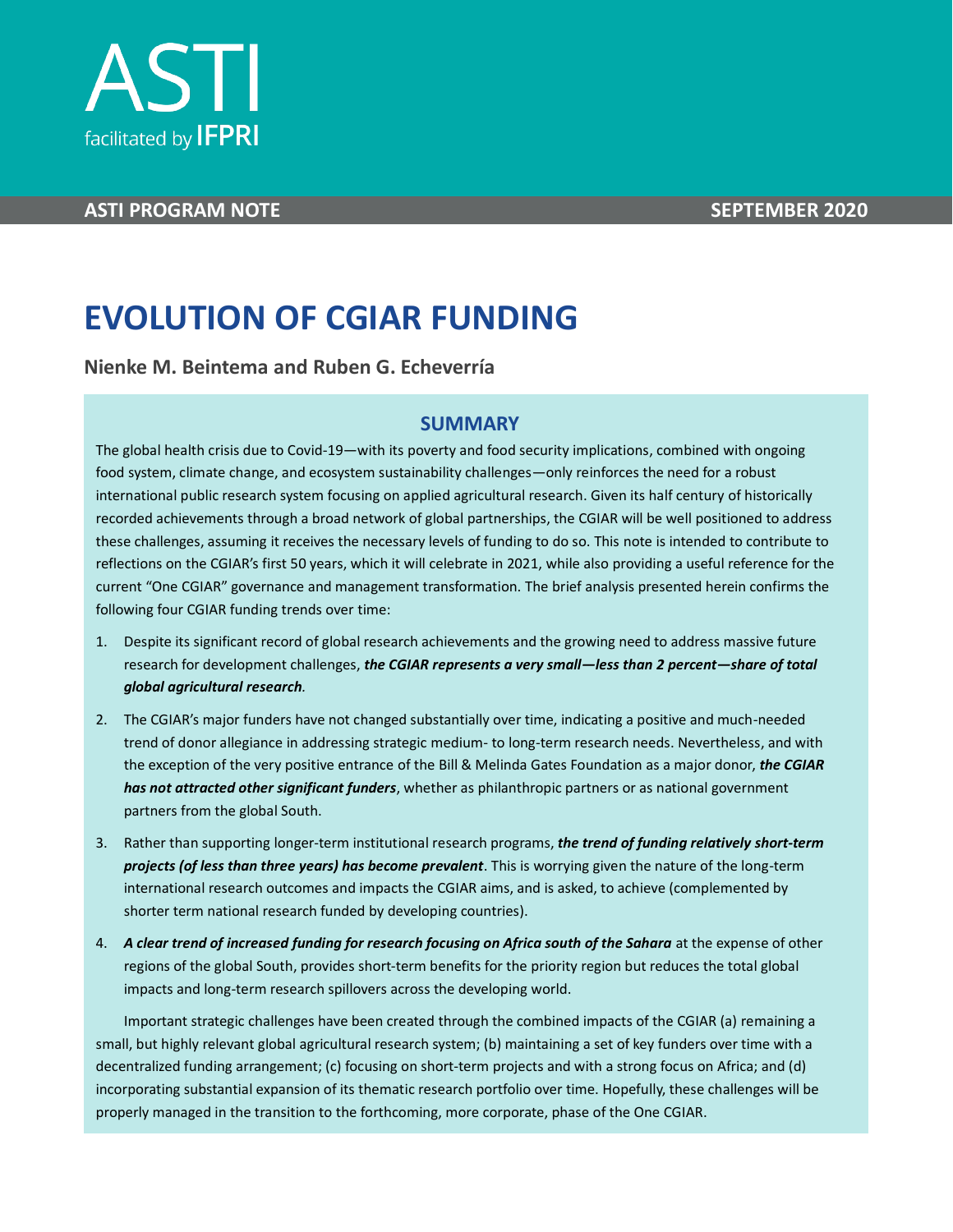### **INTRODUCTION**

The primary role of international public agricultural research is undoubtedly to address key social, environmental, and economic goals at the global level. Further, there is consensus that investment must be accelerated in research-based innovations focusing on sustainable food systems. And given the relatively weak situation of many national agricultural research systems in the global South, it is imperative to reach economies of scale in investments in international initiatives. It is not yet clear, however, how much additional investment is needed or how scarce resources should be allocated across priority research-for-development challenges.

At the international level, growing consensus indicates that—in addition to increasing funding—far greater harmonization is needed in funding and executing research in order to more effectively tackle global agricultural research challenges. Growing opportunities for technology spillovers and research alliances to occur across national, regional, and international boundaries necessitates the ability to access new technological knowledge from a variety of sources. And since access to new technologies is closely related to the capacity to generate new technologies, the need to strengthen and harmonize national, regional, and global research systems becomes even more of a priority.

Although the role, contributions, and impacts of the CGIAR have been analyzed by many authors, only a few have summarized the recent evolution of its financing. This note is intended to contribute to reflections on the CGIAR's first 50 years, which it will celebrate in 2021, while also providing a useful reference for the current "One CGIAR" governance and management transformation.

## **GLOBAL INVESTMENT PATTERNS**

Total global agricultural research investment has grown significantly in past decades. A considerable and growing component of that investment is now funded and executed by the private sector. Middle-income countries represent a growing share of the total spending in agricultural research, and only a few of them represent the largest share of investments devoted to agricultural research.

Paradoxically, despite the demonstrated high payoffs to investment in agricultural research, chronic underfunding threatens either the performance or the existence of many developing-country research systems. While most countries experience budget shortages in the funding needed to maintain the physical infrastructure and human resource capacity to meet traditional research needs, the agenda has expanded significantly over time to include critical challenges related to poverty, nutrition, gender, climate, and the environment.

Global patterns of agricultural research investments have changed considerably **(Figure 1)**. Worldwide spending on agricultural research (excluding the private for-profit sector) totaled 47 billion dollars (in 2011 PPP prices) in 2016, the latest year for which aggregated global data are available.<sup>1</sup> This is more than twice the 1981 total of \$21 billion, in inflation-adjusted terms. Most of this growth occurred in middle-income countries, mainly China. As a result, the middle-income country share of the global total rose from 37 to 59 percent during 1981– 2016, whereas the low-income country share remained at around 2 percent. In contrast, the high-income country share fell from 61 to 39 percent during this timeframe (Beintema, Nin Pratt, and Stads 2020).

The "research intensity"—that is, agricultural research spending as a share of agricultural gross domestic product (AgGDP)—was 0.73 percent globally during 2010–2016 **(Figure 2)**. Spending averaged 0.35 percent in lowincome countries; 0.25 percent in middle-income countries other than Brazil, China, and India; and 2.80 percent in high-income countries. The average intensity for developing countries as a group—and for individual developing regions—remained constant over time, indicating that growth in agricultural research spending largely followed the pattern of growth in AgGDP. In high-income countries, however, for every \$100 of AgGDP, agricultural research spending rose steadily from \$1.83 in the 1980s to \$3.45 in 2009, thereafter declining markedly to \$2.81 in 2016.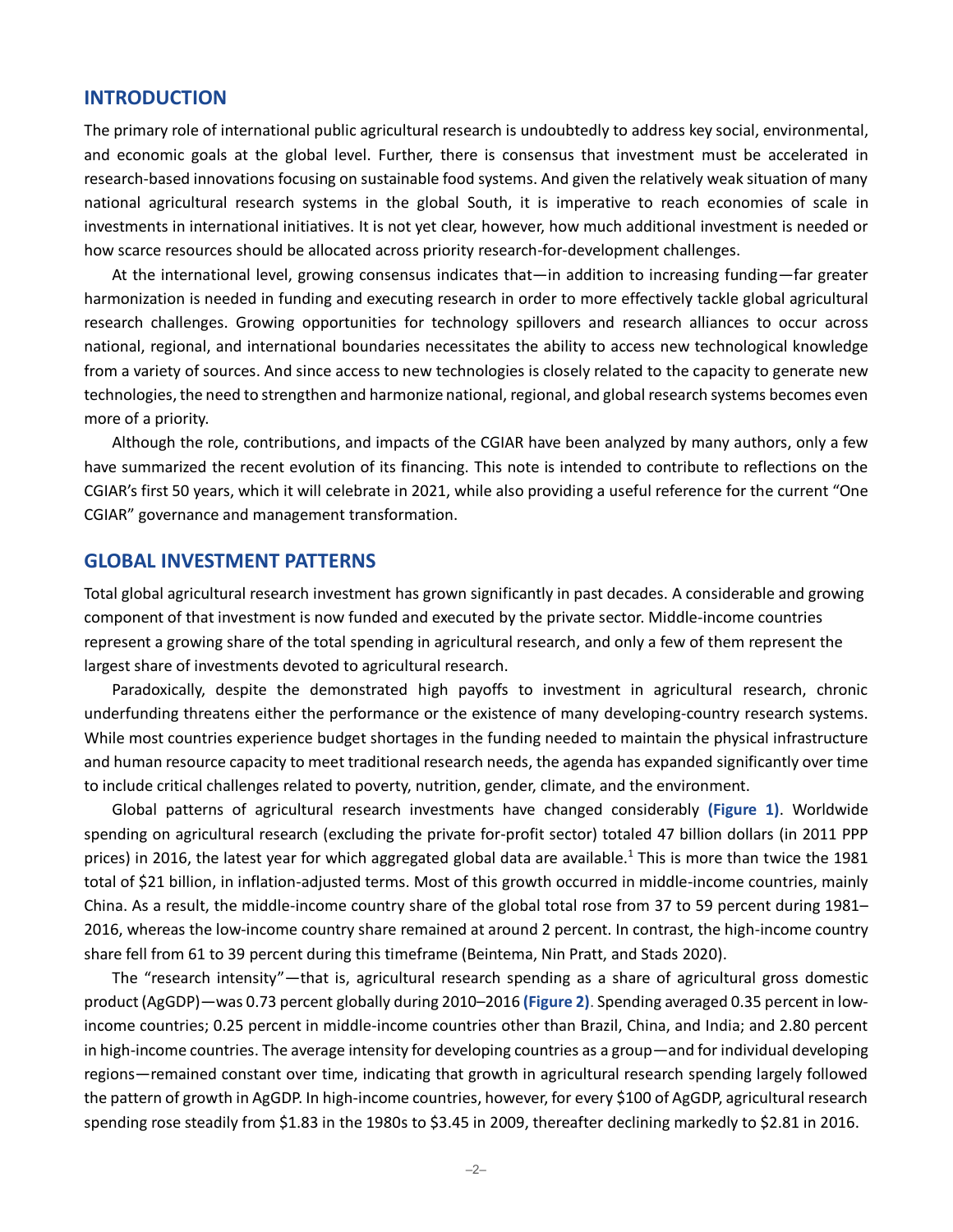

#### **Figure 1**. Agricultural research investment trends in developing countries, 1981–2016

**Source:** Beintema, Nin Pratt, and Stads (2020).

**Note:** For data coverage, estimations, and methodology see www.asti.cgiar.org/global.

#### **Figure 2**. Agricultural research investment intensity, 1981–2016



**Source:** Beintema, Nin Pratt, and Stads (2020).

**Note:** For data coverage, estimations, and methodology see www.asti.cgiar.org/global.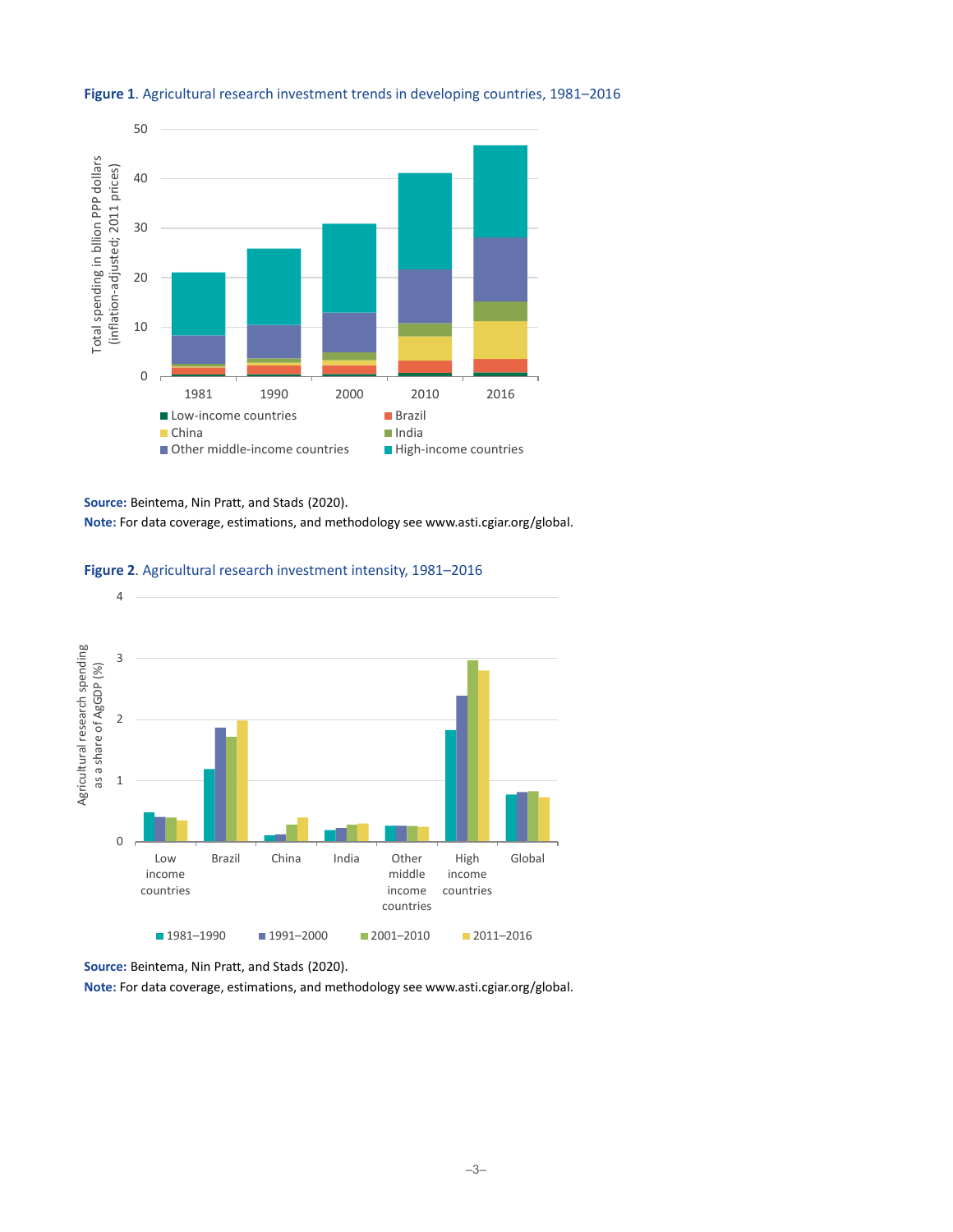Although research intensity ratios provide useful insights into relative investment levels over time and across countries and regions, they do not take into account the policy and institutional environment within which agricultural research occurs, the broader size and structure of a country's agricultural sector and economy, or qualitative differences in research performance across countries; hence, they should be interpreted with care.

Between 1990 and 2014, global agricultural research investment by the private for-profit sector doubled from \$8 to 16 billion in 2011 PPP prices **(Figure 3)**. Overall, the private-sector share of global agricultural research increased from 23 to 26 percent during this timeframe, indicating that global growth in private agricultural research investment was somewhat faster than investment in agricultural research by the government and higher education sectors.<sup>2</sup>





**Sources**: Fuglie (2016) and Beintema, Nin Pratt, and Stads (2020).

After several decades of strong support, international funding for agriculture and for agricultural research began to decline around the mid-1980s. For example, the amount of funding that the United States Agency for International Development directed toward agricultural research conducted by national agencies in lessindustrialized countries declined by 75 percent, in inflation-adjusted terms, from the mid-1980s to 2004. World Bank lending to the rural sector was erratic, but also showed a downward trend during this period as well (Pardey et al. 2006). But since then, donors have shown renewed interest in the importance of agriculture and agricultural research and knowledge (a) for achieving economic development, poverty reduction, and food security; (b) for adapting to and mitigating climate change; and (c) for improving health and nutrition.

Time will tell whether this renewed donor interest will translate into increased contributions for agricultural research in the future—not only on the part of donors, but also on the part of national governments. These increases will be crucial in light of the current Covid-19 health crisis and its potential to instigate a food security crisis. Clearly, more international research is needed related to strengthening the links among agriculture, nutrition, and health; improving food safety; and continuing to invest in the transformation of food systems under climate change.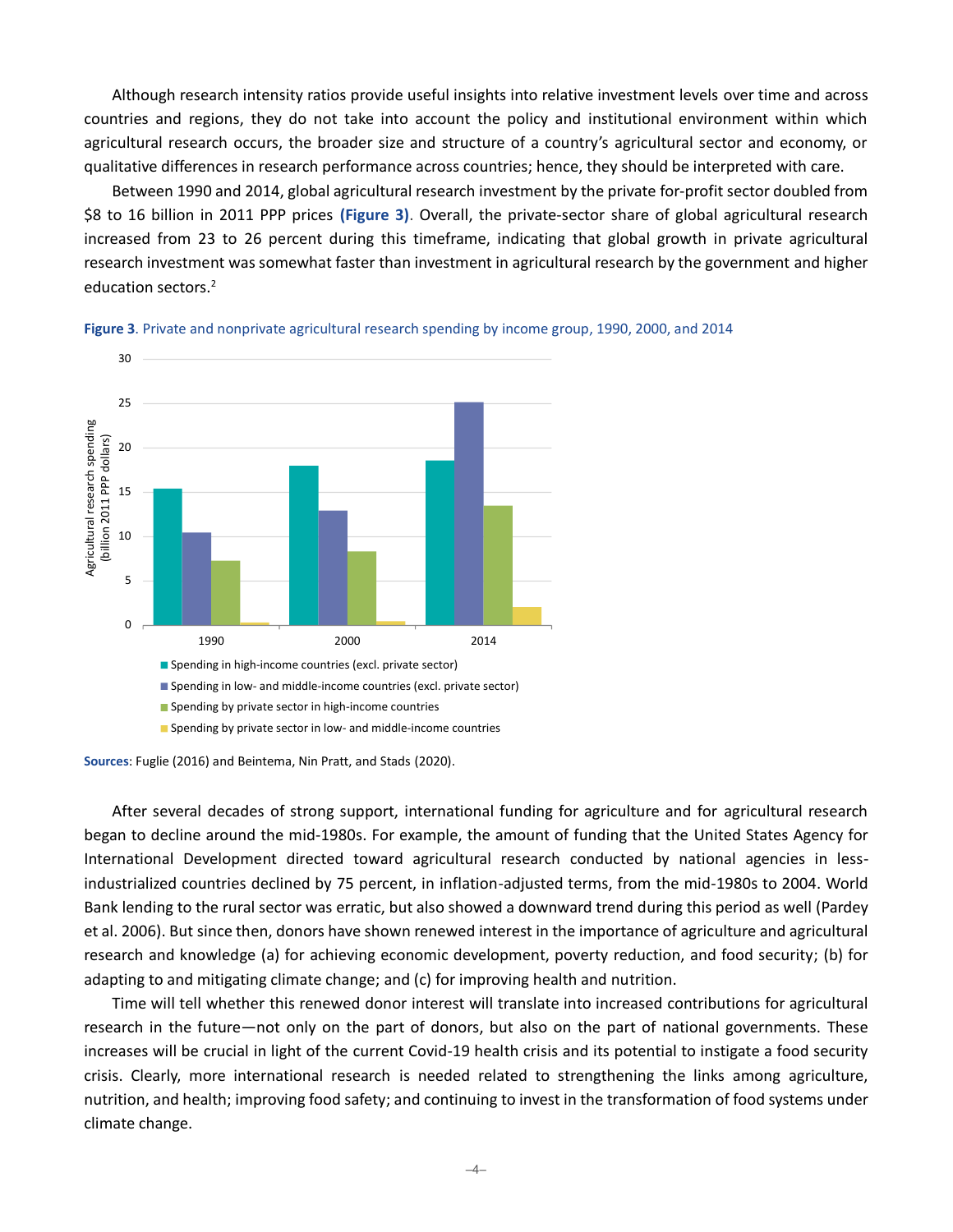## **INVESTING IN THE CGIAR: A CHANGING LANDSCAPE**

In addition to delivering substantial research outcomes as important international public goods for developing countries and as inputs into private-sector innovations, the CGIAR has had a significant role of building research capacities and linking advanced academic research organizations with development-oriented agencies to achieve social, economic, and environmental impacts at scale. However, investments in international agricultural research through the CGIAR have seen many changes over time. The CGIAR budget, in inflation-adjusted terms, remained fairly flat during 1980–2000 despite its mandate being expanded to cover a broad array of research themes. This represents a big challenge for low-income countries, impeded from investing relatively small amounts of funding in agricultural research. As a result, the continuous search for sustained financing of global and national public agricultural research remains one of the major challenges ahead.

Funding of CGIAR research has shifted dramatically from being historically center-based, long-term, and institutionally directed, to being program-based, short- to medium-term, and project-oriented. The mode of funding has shifted significantly from unrestricted institutional allocations toward concrete time-bound projects.

After more than a decade of slow growth, spending by the CGIAR increased substantially during 2006–2014 (**Figure 4**). In 2014, total spending exceeded US\$1 billion, more than twice the 2006 total, in inflation-adjusted terms. But after 2014, total spending declined about a quarter to less than US\$0.8 billion in 2018—close to the 2011 level.



#### **Figure 4**. CGIAR spending trends, 1960–2019

**Sources**: CGIAR (various years), CGIAR (2018–2019), and related underlying datasets.

Although the CGIAR plays an important role in agricultural research in developing countries, it accounts for only a small share of global agricultural research spending. In 2016, CGIAR spending accounted for less than 2 percent of total global agricultural research spending, 2 percent excluding the private for-profit sector, and 3 percent if high-income countries are excluded (**Figure 5**).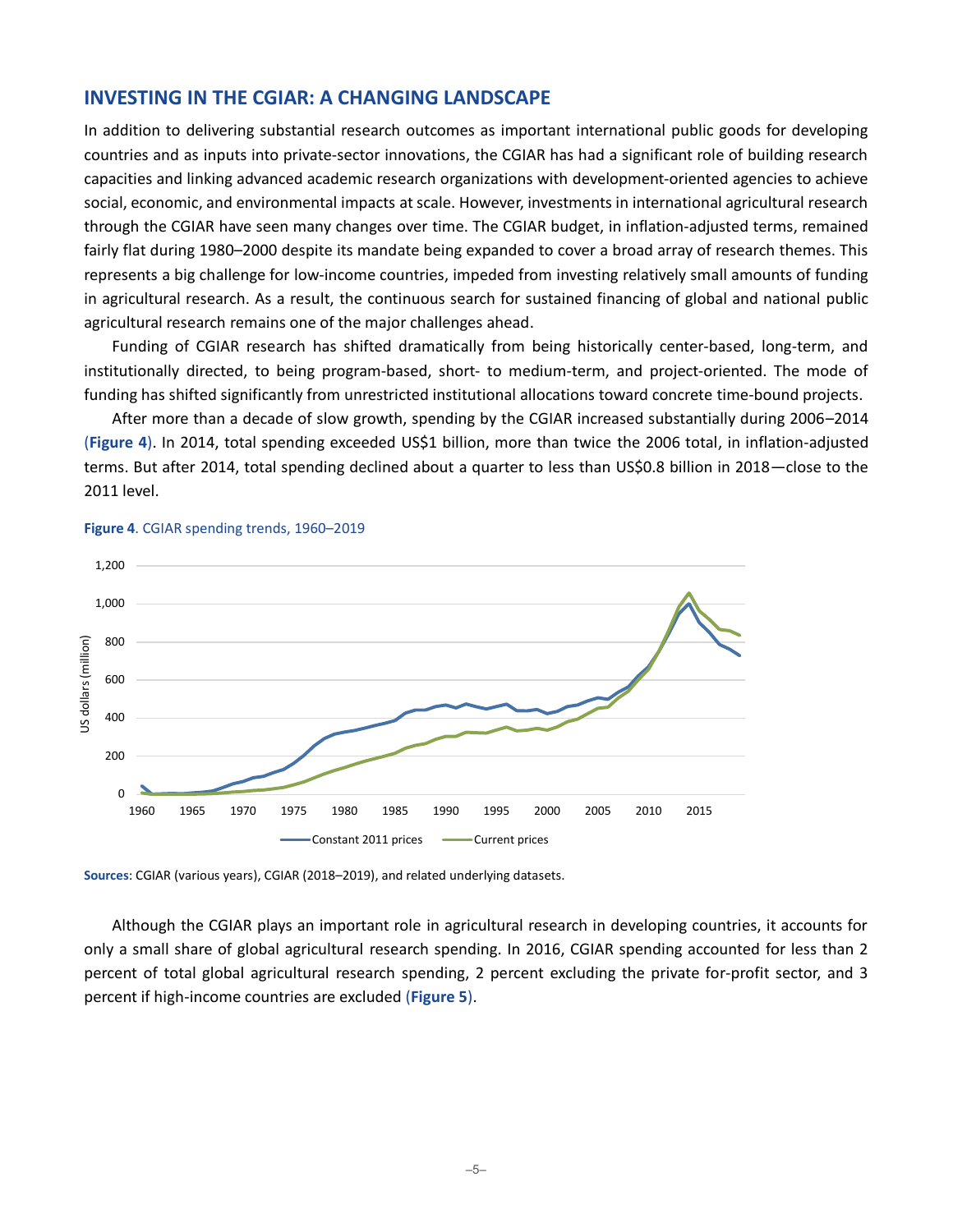# **Figure 5**. CGIAR share of global agricultural research spending, 2016 **59.1 1.8**



 $2016$  total = \$47 billion

**Sources**: Figures 1 and 4. **Note**: Data exclude the private for-profit sector.

## **CGIAR SPENDING TRENDS**

Spending by the four founding centers of the CGIAR (the International Center for Tropical Agriculture, International Maize and Wheat Improvement Center, International Institute of Tropical Agriculture, and International Rice Research Institute) has remained stable over time, representing close to 40 percent of total spending by CGIAR centers in 2019. As new centers became part of the group over time, total spending increased, and the thematic focus of research expanded significantly, with far more emphasis on policy, the environment, and biodiversity conservation.



#### **Figure 6**. CGIAR spending by all centers by establishment group, 1960–2019

**Sources:** CGIAR (various years), CGIAR (2018–2019), and related underlying datasets. **Note:** Data exclude expenditures at the CGIAR System level.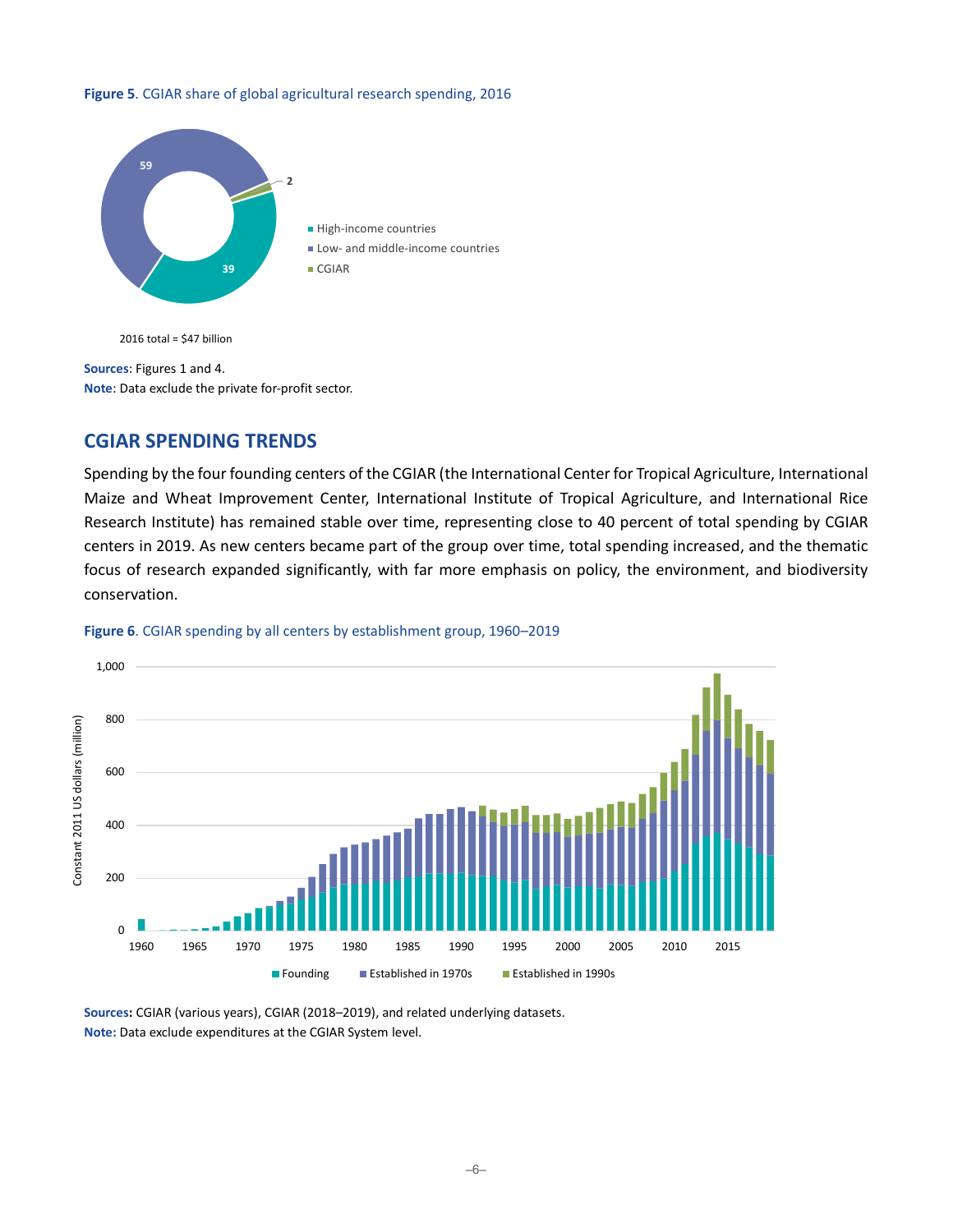During 2011–2019, on average, 27 percent of CGIAR funding was channeled to systemwide and programmatic initiatives (Windows 1 and 2) and 23 percent was channeled to the centers (Window 3). Bilateral funding accounted for an average of 47 percent during this timeframe.

The type of funding has also changed overtime (**Figure 7**). The decline in systemwide and programmatic funding (CGIAR Windows 1 and 2), was the most pronounced: as of 2019, total funding through Windows 1 and 2 had fallen to less than half the 2014 level, in inflation-adjusted terms. This is a serious cause for concern considering that—as a global research system aiming to generate long-term impacts—systemwide and mediumterm allocations are clearly the most important type of funding. Funding directed to the centers (Windows 3) increased substantially between 2014 and 2017 but has contracted since then. <sup>3</sup> Bilateral funding declined by 19 percent during 2014–2019.



#### **Figure 7**. Total CGIAR funding by type, 2011–2019

**Sources:** CGIAR (various years), CGIAR (2018–2019), and related underlying datasets.

**Notes:** "Type" indicates systemwide funding (Window 1), programmatic funding (Window 2), and center-based funding (Window 3). Data exclude other income generated by the centers.

In sum, as total funding to the CGIAR declined (by 29 percent) from its historical peak of more than US\$1 billion in 2014, funding directed to the centers increased, and systemwide and programmatic funding decreased **(Table 1)**.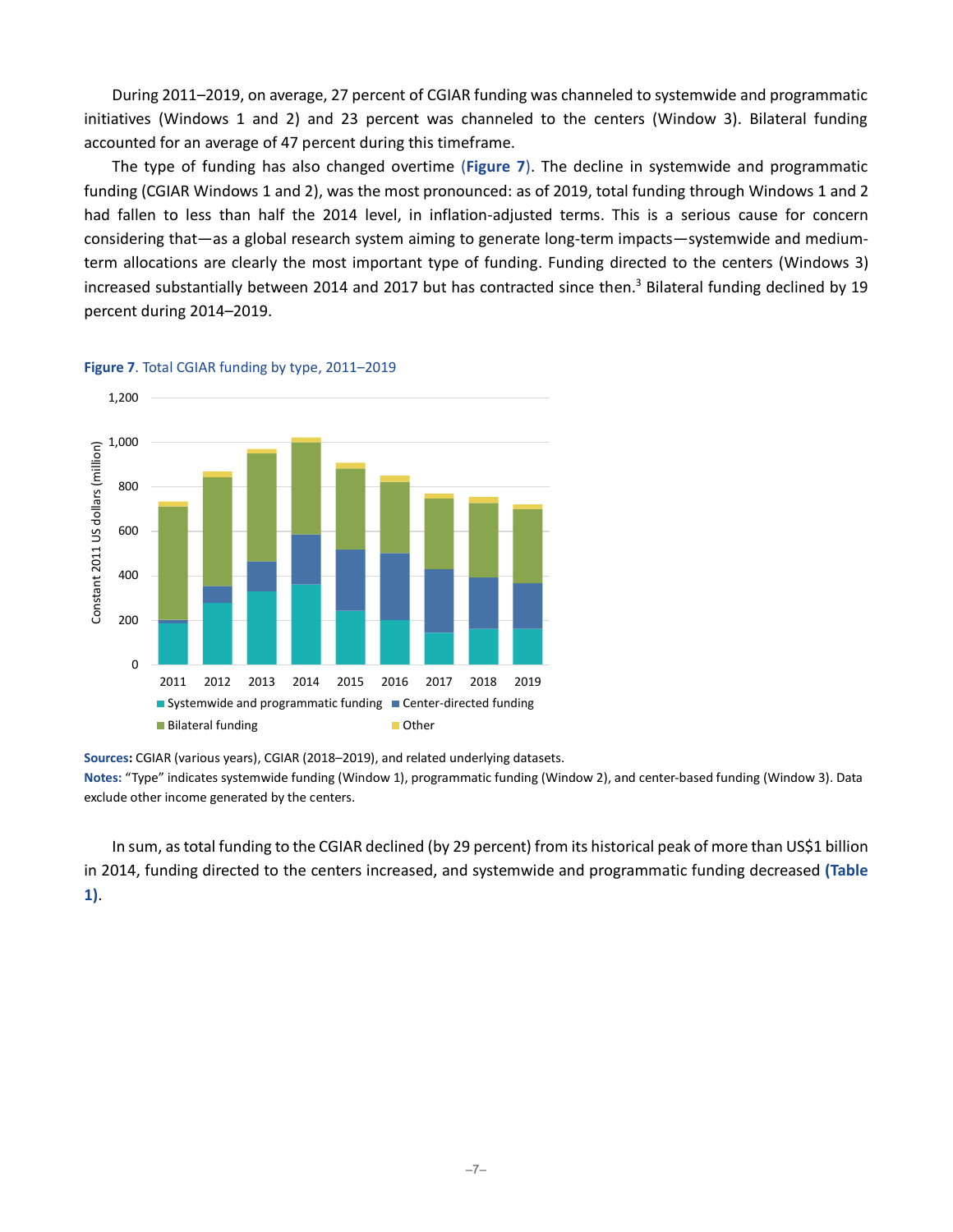|                                                                  | <b>Million 2011 US dollars</b> |       | Share of total (%) |                |                |                |
|------------------------------------------------------------------|--------------------------------|-------|--------------------|----------------|----------------|----------------|
| <b>Center</b>                                                    | 2008                           | 2014  | 2019               | 2008           | 2014           | 2019           |
| AfricaRice                                                       | 11.3                           | 27.4  | 14.7               | $\overline{2}$ | 3              | $\overline{2}$ |
| <b>Bioversity</b>                                                | 39.4                           | 39.9  | 25.1               | $\overline{7}$ | 4              | 3              |
| Center for International Forestry Research                       | 21.4                           | 46.7  | 30.0               | 4              | 5              | 4              |
| International Center for Agricultural Research in the Dry Areas  | 33.3                           | 58.2  | 25.1               | 6              | 6              | 3              |
| <b>International Center for Tropical Agriculture</b>             | 49.2                           | 80.2  | 62.9               | 9              | 8              | 9              |
| International Crops Research Institute for the Semi-Arid Tropics | 49.8                           | 66.0  | 52.8               | 9              | $\overline{7}$ | 7              |
| <b>International Food Policy Research Institute</b>              | 50.3                           | 112.7 | 96.9               | 9              | 12             | 13             |
| International Institute of Tropical Agriculture                  | 53.1                           | 91.4  | 82.7               | 10             | 9              | 11             |
| <b>International Livestock Research Institute</b>                | 44.3                           | 74.8  | 51.4               | 8              | 8              | 7              |
| International Maize and Wheat Improvement Center                 | 43.4                           | 123.2 | 86.8               | 8              | 13             | 12             |
| <b>International Potato Center</b>                               | 28.7                           | 49.1  | 43.9               | 5              | 5              | 6              |
| <b>International Rice Research Institute</b>                     | 43.1                           | 77.3  | 53.2               | 8              | 8              | 7              |
| <b>International Water Management Institute</b>                  | 26.2                           | 33.2  | 18.3               | 5              | $\overline{3}$ | 3              |
| <b>World Agroforestry Centre</b>                                 | 29.5                           | 58.7  | 51.0               | 5              | 6              | 7              |
| <b>WorldFish</b>                                                 | 21.6                           | 37.1  | 28.9               | 4              | 4              | $\overline{4}$ |
| <b>Total</b>                                                     | 544.8                          | 975.9 | 723.8              | 100            | 100            | 100            |

#### **Table 1**. CGIAR center spending levels before, at, and after peak 2014 funding

**Sources:** CGIAR (various years), CGIAR (2018–2019), and related underlying datasets.

**Note:** Data exclude expenditures at the CGIAR System level.

CGIAR expenditures by region reveal some interesting shifts overtime (**Figure 8**). In 2015, more than half of CGIAR spending was allocated to Africa south of the Sahara (SSA), up from 41 percent in 1997. This increase came at the cost of relative investments in the Asia-Pacific (APC) and Central/West Asia and North African (CWANA) regions.





**Sources:** CGIAR (various years), CGIAR (2018–2019), and related underlying datasets.

**Note:** Regional shares could not be presented beyond 2015 because some centers reported data based on the location of the research performer rather than the location of those benefitting from the research.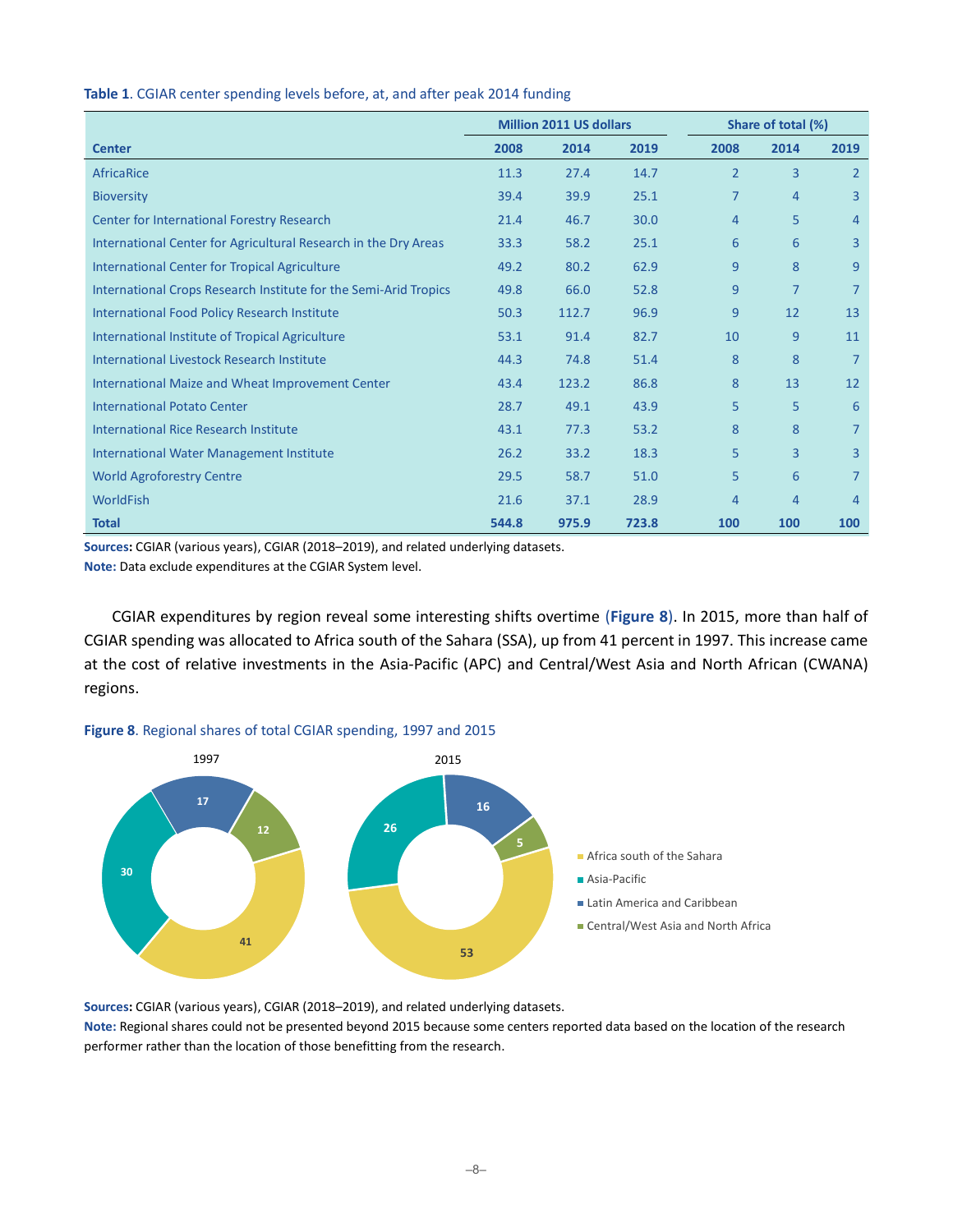## **PROGRAMMATIC FUNDING**

Most CGIAR research is organized and funded under global programs and platforms (**Figure 9**). During 2012–2019, on average, 32 percent of their combined funding to was channeled to systemwide and programmatic initiatives (Windows 1 and 2) and 26 percent was channeled to the centers (Window 3). Bilateral funding accounted for an average of 41 percent during this timeframe. Funding for programs and platforms shifted over time as total CGIAR funding decreased. The Big Data and Breeding platforms started after 2012, and the Humid tropics and Aquatic programs ended after 2012. The majority of funding for global programs was either center-directed (Window 3) or derived from bilateral donors (with the exception of the Genebank, Breeding, and Big Data platforms).



#### **Figure 9**. Funding by program and funding source, 2012–2019 totals

**Sources:** CGIAR (various years), CGIAR (2018–2019), and related underlying datasets. **Notes:** Some of CGIAR Research Programs were closed or merged during 2012–2019. Data exclude other income generated by the centers.

## **CGIAR FUNDERS**

The major source of CGIAR funding—high-income countries and international agencies—have not changed substantially over time (**Figure 10**). That is a positive trend showing donor allegiance and consistent support, which is much needed for strategic medium to long-term research needs. Nevertheless, with the exception of the very positive entrance of the Bill & Melinda Gates Foundation as a major donor a decade ago, the CGIAR has not been able to attract other significant philanthropic funding partners. Moreover, national governments of low- and middle-income countries are providing more funding than they had prior to 2010, but as yet they have not been able to make substantive contributions.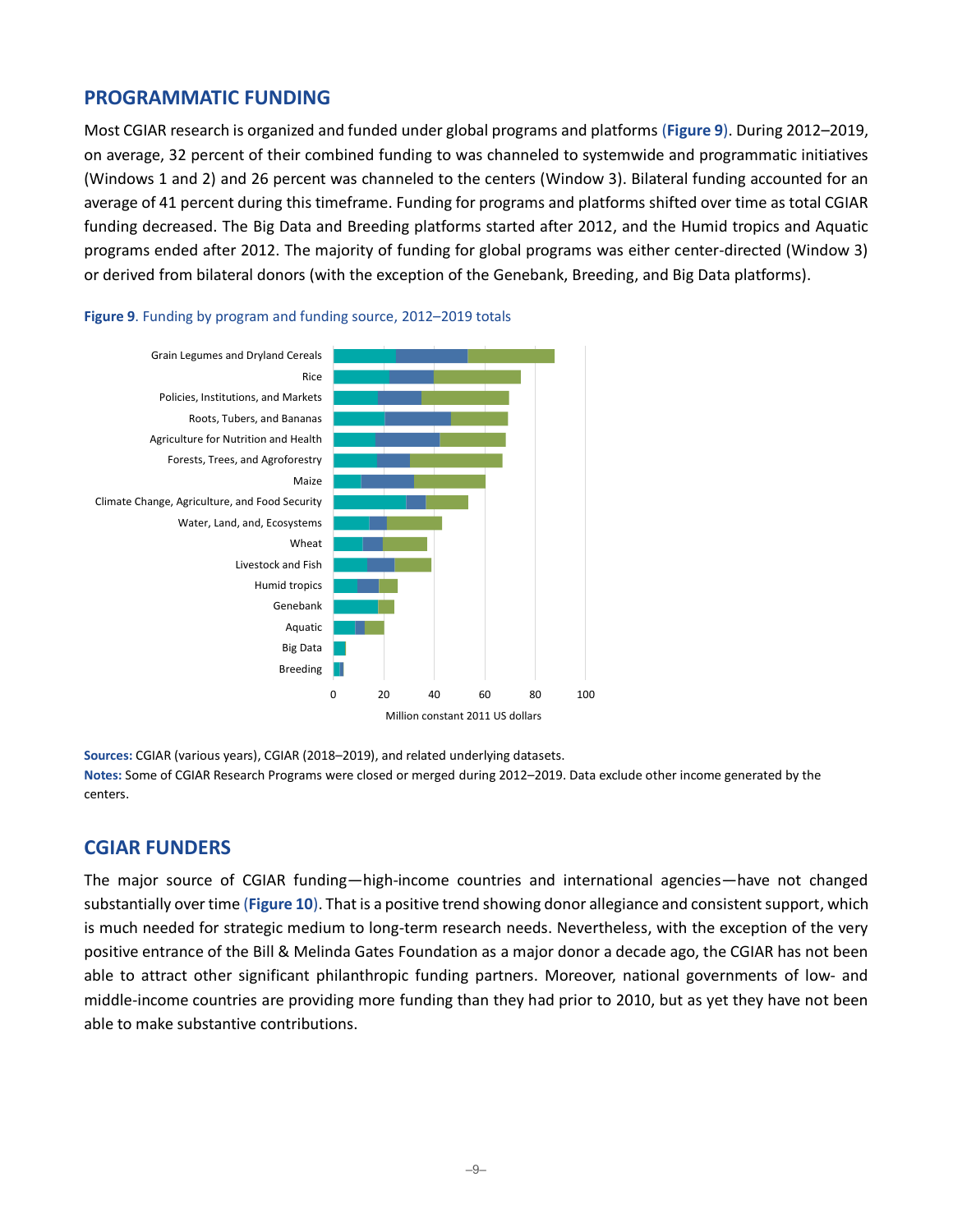



**Sources:** CGIAR (various years), CGIAR (2018–2019), and related underlying datasets.

**Note:** 2012–2018 data were estimated using center-directed (Window 3) and bilateral funding by donor, combined with estimates of national contributions to the CGIAR Fund based on their shares of systemwide and programmatic funding (Windows 1 and 2).

As total funding by high-income countries and international organizations increased over time, a significant shift occurred: with the entrance of the Gates Foundation, support from key funders—such as the World Bank, Canada, and Japan—declined (**Table 2**).

|                                            | Share (%)      |                |                |       |  |  |  |
|--------------------------------------------|----------------|----------------|----------------|-------|--|--|--|
| <b>Donor</b>                               | 1980s          | 1990s          | 2000s          | 2010s |  |  |  |
| Australia                                  | $\overline{2}$ | $\overline{2}$ | $\overline{2}$ | 5     |  |  |  |
| Canada                                     | 6              | 5              | 6              |       |  |  |  |
| <b>European Commission</b>                 | $\overline{4}$ | 5              |                | 3     |  |  |  |
| Germany                                    | 5 <sup>5</sup> | 6              | 3              | 3     |  |  |  |
| Japan                                      |                | 11             | 4              |       |  |  |  |
| <b>Netherlands</b>                         | $\overline{2}$ | $\overline{4}$ | 4              | 5     |  |  |  |
| Switzerland                                | $\overline{4}$ | 6              | 4              | 3     |  |  |  |
| <b>United Kingdom</b>                      | $\overline{4}$ | $\overline{4}$ | 8              | 8     |  |  |  |
| <b>United States</b>                       | 26             | 15             | 13             | 17    |  |  |  |
| <b>Bill &amp; Melinda Gates Foundation</b> | $\overline{0}$ | $\Omega$       | $\mathbf{1}$   | 10    |  |  |  |
| <b>World Bank</b>                          | 12             | 13             | 11             | 5     |  |  |  |

#### **Table 2**. Major donors, 1981–2018

**Sources:** CGIAR (various years), CGIAR (2018–2019), and related underlying datasets.

**Note:** Data include donors that contributed at least 5 percent of the total funding for at least one decade.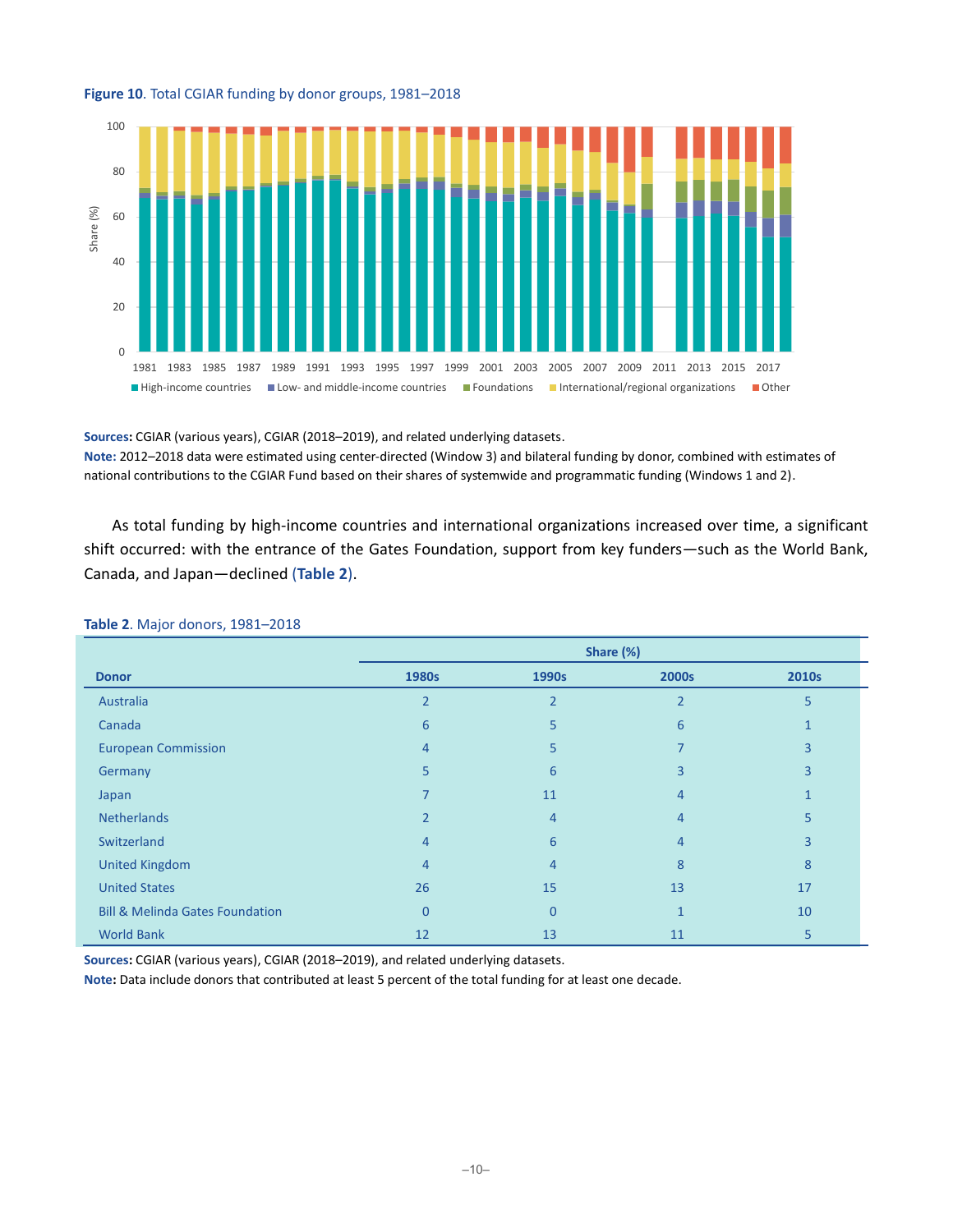# **CONCLUSION**

The positive record of CGIAR achievements, combined with the lack of amajor global alternative provider of similar research for development outcomes, is cause for optimism about future of CGIAR's funding. In addition, the continuing need to strengthen food systems, combined with the ongoing reform of CGIAR governance and management, may create new incentives to address the apparent major gap in current system funding.

The following funding trends are indicated:

- 1. The CGIAR remains at less than 2 percent of total agricultural research funding, a very small share based on its significant record of global research outcomes and impacts.
- 2. Funders of the CGIAR have not changed substantially over time, which is a positive trend showing that strategic medium- to long-term research needs consistent support. Nevertheless, with the exception of the Bill & Melinda Gates Foundation, the CGIAR has not been able to attract other significant funding partners.
- 3. Short-term project funding is prevalent as opposed to longer-term system funding.
- 4. Funding for Africa south of the Sahara has increased at the expense of other developing regions of the world.

Important strategic challenges have been created through the combined impacts of the CGIAR (a) remaining a small, but highly relevant global agricultural research system; (b) maintaining a set of key funders over time with a decentralized funding arrangement; (c) focusing on short-term projects and with a strong focus on Africa; and (d) incorporating substantial expansion of its thematic research portfolio over time. It is important that these challenges be properly managed in the transition to the forthcoming, more corporate, phase of the One CGIAR.